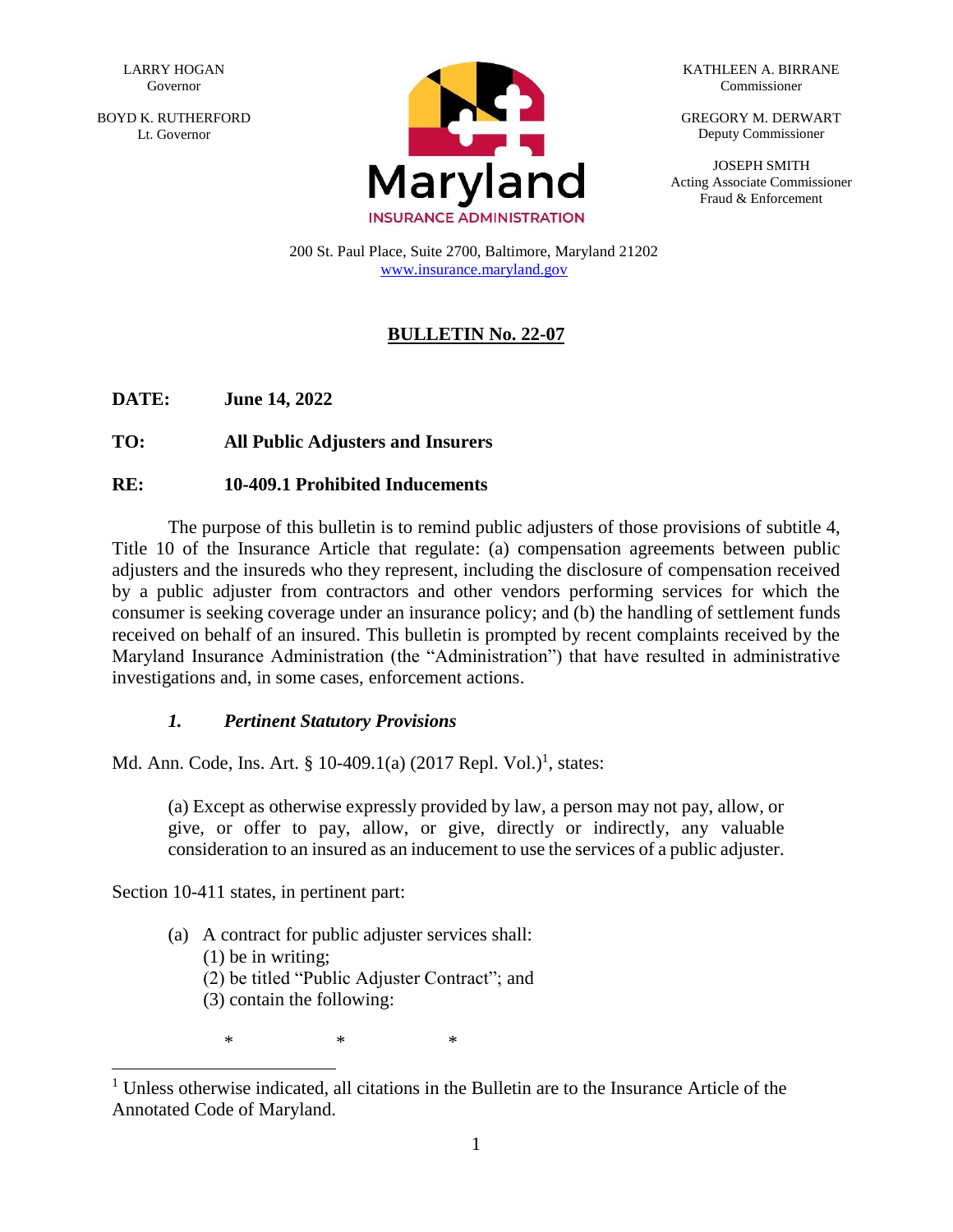(x) the full salary, fee, commission, compensation, or other consideration the public adjuster is to receive for services.

(d) (1) A public adjuster shall provide to the insured a written disclosure signed by the public adjuster and the insured concerning any direct or indirect financial interest that the public adjuster or any immediate family member of the public adjuster has with any other party that is involved in any aspect of the claim, other than the salary, fee, commission, or other consideration established in the written contract with the insured.

(2) The disclosure shall include any ownership of, or any compensation expected to be received from, any construction firm, salvage firm, building appraisal firm, motor vehicle repair shop, or any other firm that provides estimates for work, or that performs any work, in conjunction with damages caused by the insured loss on which the public adjuster is engaged.

Section 10-412 states:

A public adjuster who receives, accepts, or holds any funds on behalf of an insured toward the settlement of a claim for loss or damage shall deposit the funds in a noninterest-bearing escrow or trust account in a financial institution that is federally insured in the public adjuster's home state or where the loss occurred.

Section 10-414 states:

- (a) A public adjuster is obligated to:
	- (1) serve with objectivity and complete loyalty the interest of the client alone;
	- (2) render to the insured the information, counsel, and service that will best serve the insured's insurance claim needs and interests, within the knowledge, understanding, and opinion in good faith of the public adjuster; and
	- (3) disburse insurance settlement payments received on behalf of the insured within 15 business days after the date of the payment from an insurer.

\* \* \*

(c) Unless full written disclosure has been made to the insured in accordance with § 10-411 of this subtitle, a public adjuster may not have a direct or indirect financial interest in any aspect of a claim, other than the salary, fee, commission, or other consideration established in the written contract with the insured.

## *2. Potential Violations and Enforcement Issues*

*a. Fee Waivers and Third-Party Compensation*